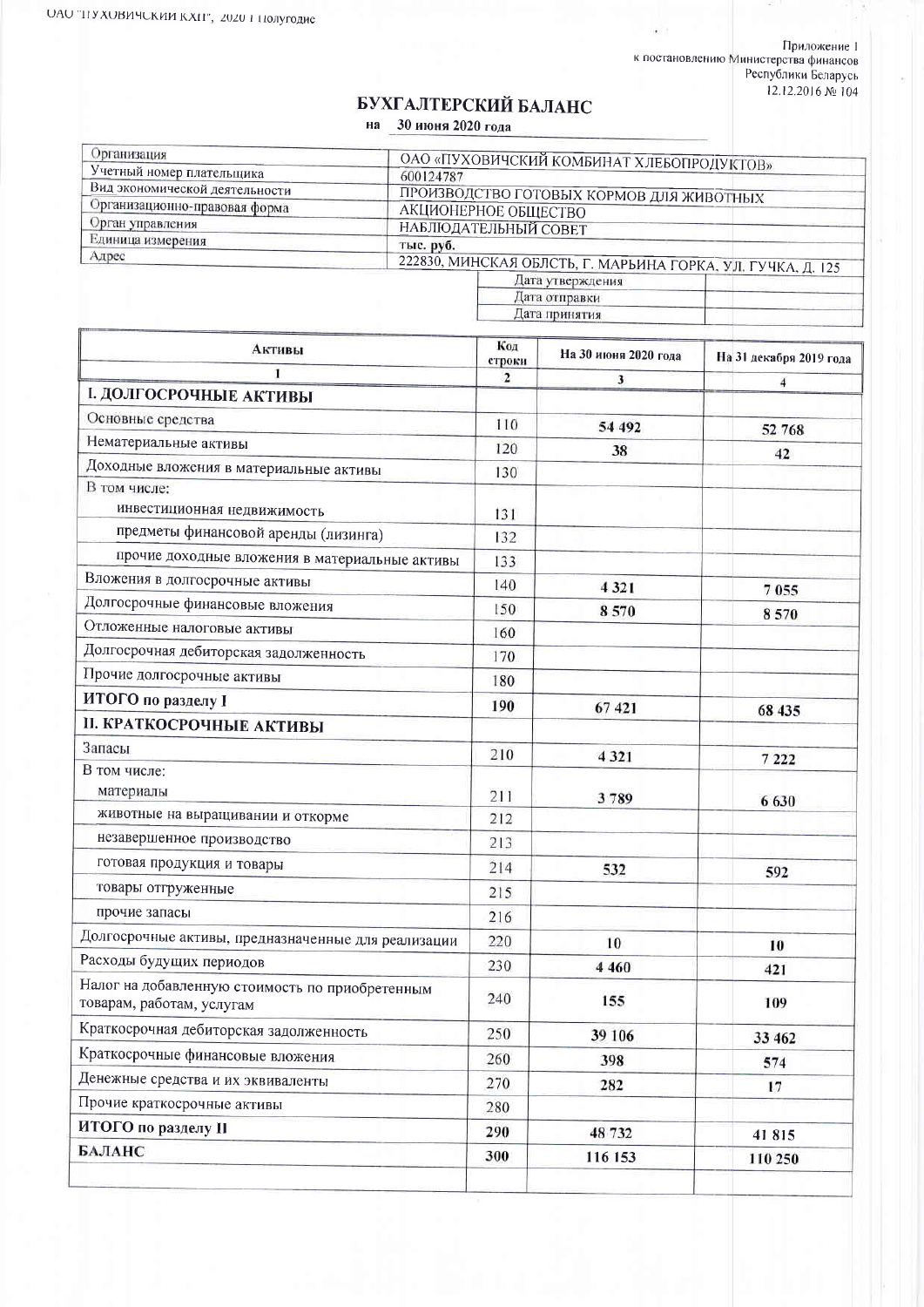ОАО ТІУ ХОВИЧСКИЙ КХП", 2020 І Полугодие

| Собственный капитал и обязательства<br>1               | Код<br>строки  | На 30 июня 2020 года    | На 31 декабря 2019 года |
|--------------------------------------------------------|----------------|-------------------------|-------------------------|
| <b>III. СОБСТВЕННЫЙ КАПИТАЛ</b>                        | $\overline{2}$ | $\overline{\mathbf{3}}$ | 4                       |
| Уставный капитал                                       | 410            |                         |                         |
| Неоплаченная часть уставного капитала                  |                | 56 743                  | 42 468                  |
| Собственные акции (доли в уставном капитале).          | 420            |                         |                         |
| Резервный капитал                                      | 430<br>440     |                         |                         |
| Добавочный капитал                                     |                | 460                     | 460                     |
| Нераспределенная прибыль (непокрытый убыток)           | 450            |                         | 5 1 0 9                 |
| Чистая прибыль (убыток) отчетного периода              | 460            | 499                     | 9665                    |
| Целевое финансирование                                 | 470            | 2 5 8 2                 | X                       |
| ИТОГО по разделу III                                   | 480            |                         |                         |
| IV. ДОЛГОСРОЧНЫЕ ОБЯЗАТЕЛЬСТВА                         | 490            | 60 284                  | 57 702                  |
| Долгосрочные кредиты и займы                           |                |                         |                         |
| Долгосрочные обязательства по лизинговым платежам      | 510            | 22 4 14                 | 2 3 6 1                 |
| Отложенные налоговые обязательства                     | 520            |                         |                         |
| Доходы будущих периодов                                | 530            | 379                     | 59                      |
| Резервы предстоящих платежей                           | 540            | 1854                    |                         |
| Прочие долгосрочные обязательства                      | 550            |                         |                         |
| ИТОГО по разделу IV                                    | 560            |                         |                         |
|                                                        | 590            | 24 647                  | 2 4 2 0                 |
| <b>V. КРАТКОСРОЧНЫЕ ОБЯЗАТЕЛЬСТВА</b>                  |                |                         |                         |
| Краткосрочные кредиты и займы                          | 610            | 11 690                  | 14 118                  |
| Краткосрочная часть долгосрочных обязательств          | 620            | 3784                    | 22 3 34                 |
| Краткосрочная кредиторская задолженность               | 630            | 15748                   | 13 676                  |
| В том числе:<br>поставщикам, подрядчикам, исполнителям | 631            | 12862                   | 10855                   |
| по авансам полученным                                  | 632            | 1 0 3 9                 | 1531                    |
| по налогам и сборам                                    | 633            | 495                     | 32                      |
| по социальному страхованию и обеспечению               | 634            | 23                      | 57                      |
| по оплате труда                                        | 635            | 145                     | 109                     |
| по лизинговым платежам                                 | 636            | 571                     | 533                     |
| собственнику имущества (учредителям, участникам)       | 637            | 47                      | 47                      |
| прочим кредиторам                                      | 638            | 566                     | 512                     |
| Обязательства, предназначенные для реализации          | 640            |                         |                         |
| Доходы будущих периодов                                | 650            |                         |                         |
| Резервы предстоящих платежей                           | 660            |                         |                         |
| Прочие краткосрочные обязательства                     | 670            |                         |                         |
| ИТОГО по разделу V                                     | 690            | 31 222                  | 50 128                  |
| БАЛАНС                                                 | 700            | 116 153                 |                         |
|                                                        |                |                         | 110 250                 |

РУКОВОДИТЕЛЬ

 $\vert t \vert$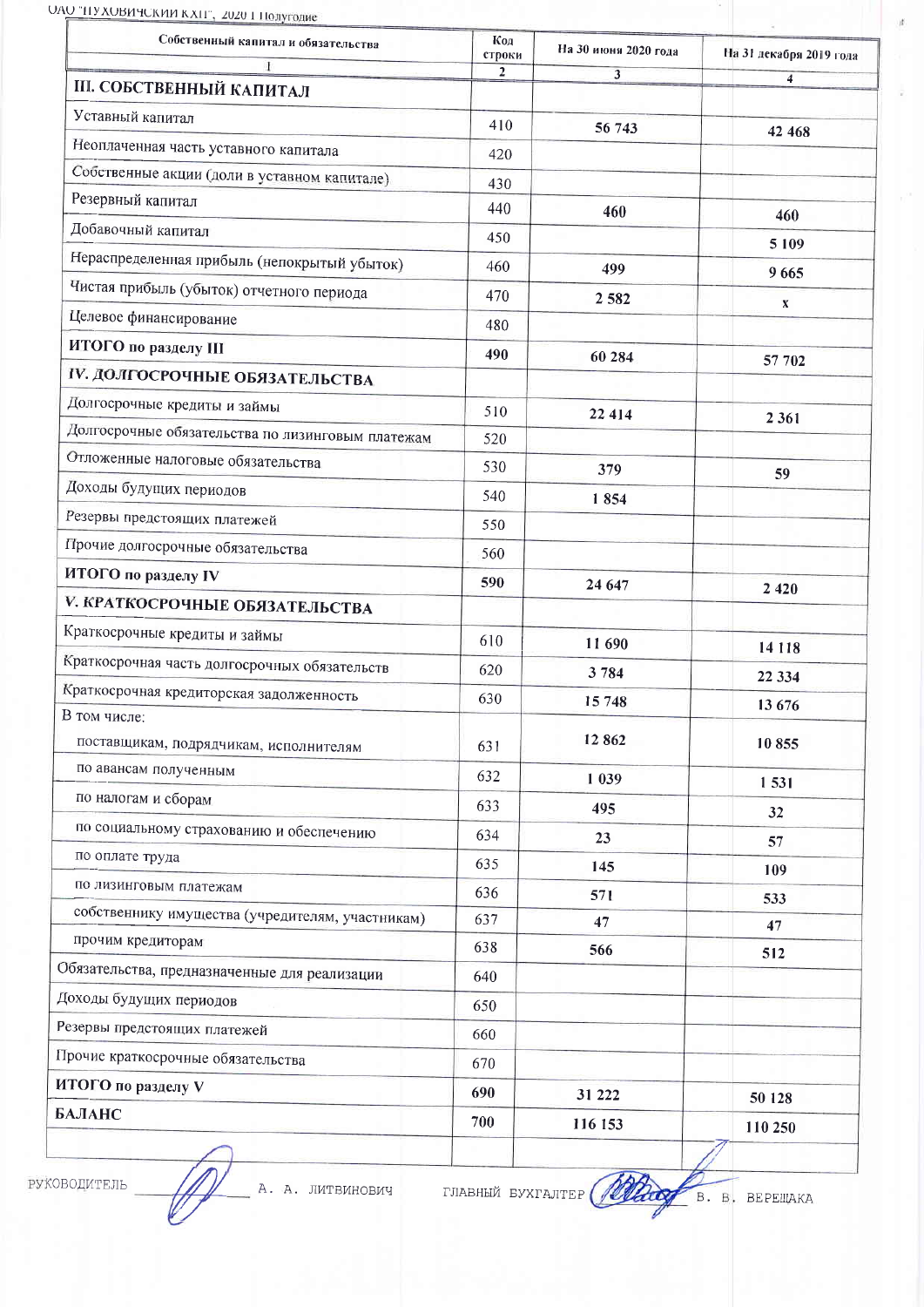$\sim$ 

## ОТЧЕТ

о прибылях и убытках за январь - июнь 2020 года

| Организация                                                                                  |                                          |                       |                                                             |                          |  |
|----------------------------------------------------------------------------------------------|------------------------------------------|-----------------------|-------------------------------------------------------------|--------------------------|--|
| Учетный номер плательщика                                                                    |                                          |                       | ОАО «ПУХОВИЧСКИЙ КОМБИНАТ ХЛЕБОПРОДУКТОВ»                   |                          |  |
| Вид экономической деятельности                                                               | 600124787                                |                       |                                                             |                          |  |
| Организационно-правовая форма                                                                | ПРОИЗВОДСТВО ГОТОВЫХ КОРМОВ ДЛЯ ЖИВОТНЫХ |                       |                                                             |                          |  |
| Орган управления                                                                             | АКЦИОНЕРНОЕ ОБЩЕСТВО                     |                       |                                                             |                          |  |
| Единица измерения                                                                            | НАБЛЮДАТЕЛЬНЫЙ СОВЕТ<br>тыс. руб.        |                       |                                                             |                          |  |
| Адрес                                                                                        |                                          |                       | 222830, МИНСКАЯ ОБЛСТЬ, Г. МАРЬИНА ГОРКА, УЛ. ГУЧКА, Д. 125 |                          |  |
| Наименование показателей                                                                     |                                          | Код                   |                                                             |                          |  |
| 1                                                                                            |                                          | строки                | За январь - июнь 2020 г.                                    | За январь - июнь 2019 г. |  |
|                                                                                              |                                          | $\overline{2}$<br>010 | $\overline{\mathbf{3}}$                                     | 4                        |  |
| Выручка от реализации продукции, товаров, работ, услуг                                       |                                          |                       | 24 649                                                      | 15 792                   |  |
| Себестоимость реализованной продукции, товаров, работ,<br>услуг                              |                                          | 020                   | 20 754                                                      | 13829                    |  |
| Валовая прибыль (010 - 020)                                                                  |                                          | 030                   |                                                             |                          |  |
| Управленческие расходы                                                                       |                                          |                       | 3895                                                        | 1963                     |  |
| Расходы на реализацию                                                                        |                                          | 040                   | 1 1 1 4                                                     | 824                      |  |
| Прибыль (убыток) от реализации продукции, товаров,                                           |                                          | 050                   | 244                                                         | 204                      |  |
| работ, услуг (030 - 040 - 050)                                                               |                                          | 060                   | 2537                                                        | 935                      |  |
| Прочие доходы по текущей деятельности                                                        |                                          | 070                   | 2019                                                        |                          |  |
| Прочие расходы по текущей деятельности                                                       |                                          | 080                   | 945                                                         | 204                      |  |
| Прибыль (убыток) от текущей деятельности<br>$(\pm 060 + 070 - 080)$                          |                                          | 090                   | 3611                                                        | 662                      |  |
| Доходы по инвестиционной деятельности                                                        |                                          | 100                   |                                                             | 477                      |  |
| В том числе:                                                                                 |                                          |                       | 20                                                          |                          |  |
| доходы от выбытия основных средств, нематериальных<br>активов и других долгосрочных активов  |                                          | 101                   | 20                                                          |                          |  |
| доходы от участия в уставном капитале других<br>организаций                                  |                                          | 102                   |                                                             |                          |  |
| проценты к получению                                                                         |                                          | 103                   |                                                             |                          |  |
| прочие доходы по инвестиционной деятельности                                                 |                                          | 104                   |                                                             |                          |  |
| Расходы по инвестиционной деятельности                                                       |                                          |                       |                                                             |                          |  |
| В том числе:                                                                                 |                                          | 110                   | 20                                                          | 4                        |  |
| расходы от выбытия основных средств, нематериальных<br>активов и других долгосрочных активов |                                          | 111                   | 20                                                          | $\overline{\mathbf{4}}$  |  |
| прочие расходы по инвестиционной деятельности                                                |                                          | 112                   |                                                             |                          |  |
| Доходы по финансовой деятельности                                                            |                                          | 120                   | 966                                                         |                          |  |
| В том числе:                                                                                 |                                          |                       |                                                             | 1 2 9 0                  |  |
| курсовые разницы от пересчета активов и обязательств                                         |                                          | 121                   | 966                                                         |                          |  |
| прочие доходы по финансовой деятельности                                                     |                                          | 122                   |                                                             | 1 2 8 3                  |  |
| Расходы по финансовой деятельности                                                           |                                          | 130                   |                                                             | $\overline{7}$           |  |
| В том числе: проценты к уплате                                                               |                                          |                       | 1661                                                        | 1401                     |  |
| курсовые разницы от пересчета активов и обязательств                                         |                                          | 131                   | 579                                                         | 1 1 2 6                  |  |
| прочие расходы по финансовой деятельности                                                    |                                          | 132                   | 1 0 8 2                                                     | 227                      |  |
|                                                                                              |                                          | 133                   |                                                             |                          |  |